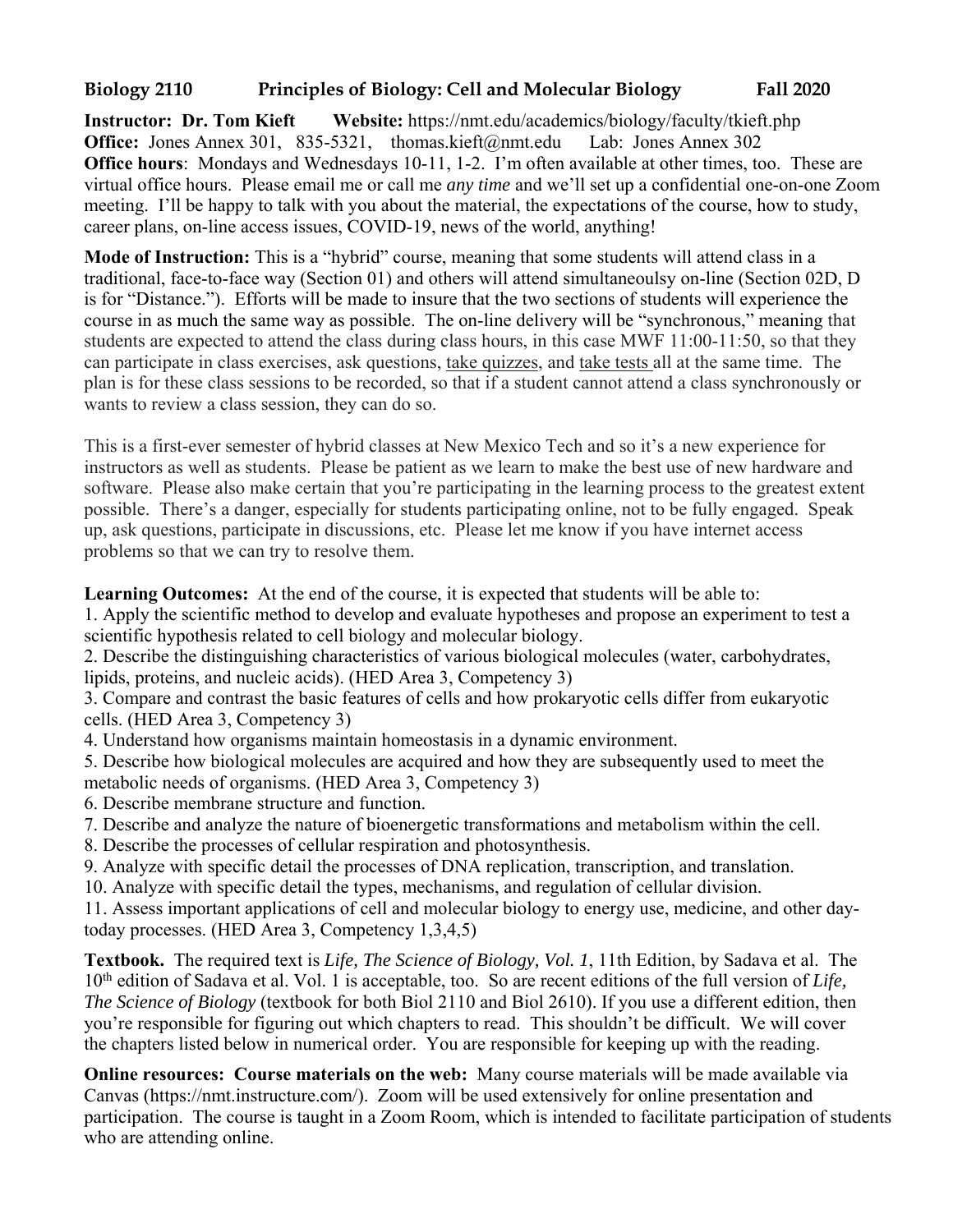## **Course outline (short version. See Course Schedule, too.)**

| <b>Topic</b>                   | Reading in Sadava et al. |  |
|--------------------------------|--------------------------|--|
| Introduction                   | Ch.1                     |  |
| Chemistry of macromolecules    | $Chs. 2-4$               |  |
| Cell biology                   | $Chs. 5-6$               |  |
| Energy and metabolism          | $Chs. 8-10$              |  |
| Cell cycle                     | Ch. 11                   |  |
| Genetics and molecular biology | Chs. 12-14               |  |

#### **Exams and grading**

Your grade will be based on your scores on five midterm exams, counting 12% each; one final exam, counting 20%; and quizzes and homework assignments, counting a total of 20%.

| <b>Tentative exam schedule:</b>                                         | Date                  |
|-------------------------------------------------------------------------|-----------------------|
| First exam:                                                             | Friday, September 4   |
| Second exam:                                                            | Friay, september 25   |
| Third exam:                                                             | Wednesday, October 14 |
| Fourth exam:                                                            | Friday, November 6    |
| Fifth exam:                                                             | Friday, November 20   |
| Final exam, comprehensive, 2-hour):                                     | Finals week           |
| (Final exams will be scheduled by the Registrar later in the semester.) |                       |

Course grades will be based on the following scale: 90-100% A, 80-89% B, 70-79% C, 60-69% D, ≤59% F. If necessary, the scale will be shifted down (curved) until the top 10% of students receive an A.

No make-up exams will be given. If a student misses one exam due to a bona fide illness or family emergency (must be documented via the Dean of Students), then the student's grade will be computed using the remaining exams. No extra-credit or alternative assignments will be given.

Exams will cover any and all material from lectures and reading assignments. The final exam will be comprehensive.

**Academic Honesty**: New Mexico Tech's Academic Honesty Policy for undergraduate and graduate students is found in the student handbook, which can be found at: http://www.nmt.edu/studenthandbook. You are responsible for knowing, understanding, and following this policy.

Online participation in classes poses a special challenge for instructors and students with respct to academic honesty. Students are expected to work entirely independently and within the allotted time for quizzes and exams. Some form of proctoring will be used, e.g., video surveillance via student's computer or cell phone during quizzes and exams. Students will also derive the greatest benefit from homework assignments if they complete them on their own.

## **Reasonable Accommodations:**

New Mexico Tech is committed to protecting the rights of individuals with disabilities. Qualified individuals who require reasonable accommodations are invited to make their needs known to the Office for Disability Services (ODS) as soon as possible. To schedule an appointment, please call 835-6209, or email disability@nmt.edu.

## **Counseling Services:**

New Mexico Tech offers individual and couples counseling, safety assessments, crisis intervention and consultations through The Counseling Center. These confidential services are provided free of charge by licensed professionals. For more information, please call 835-6619, email counseling@nmt.edu or complete an Intake Form on our website at https://www.nmt.edu/cds/. All services are provided via phone or Zoom during the Covid-19 pandemic.